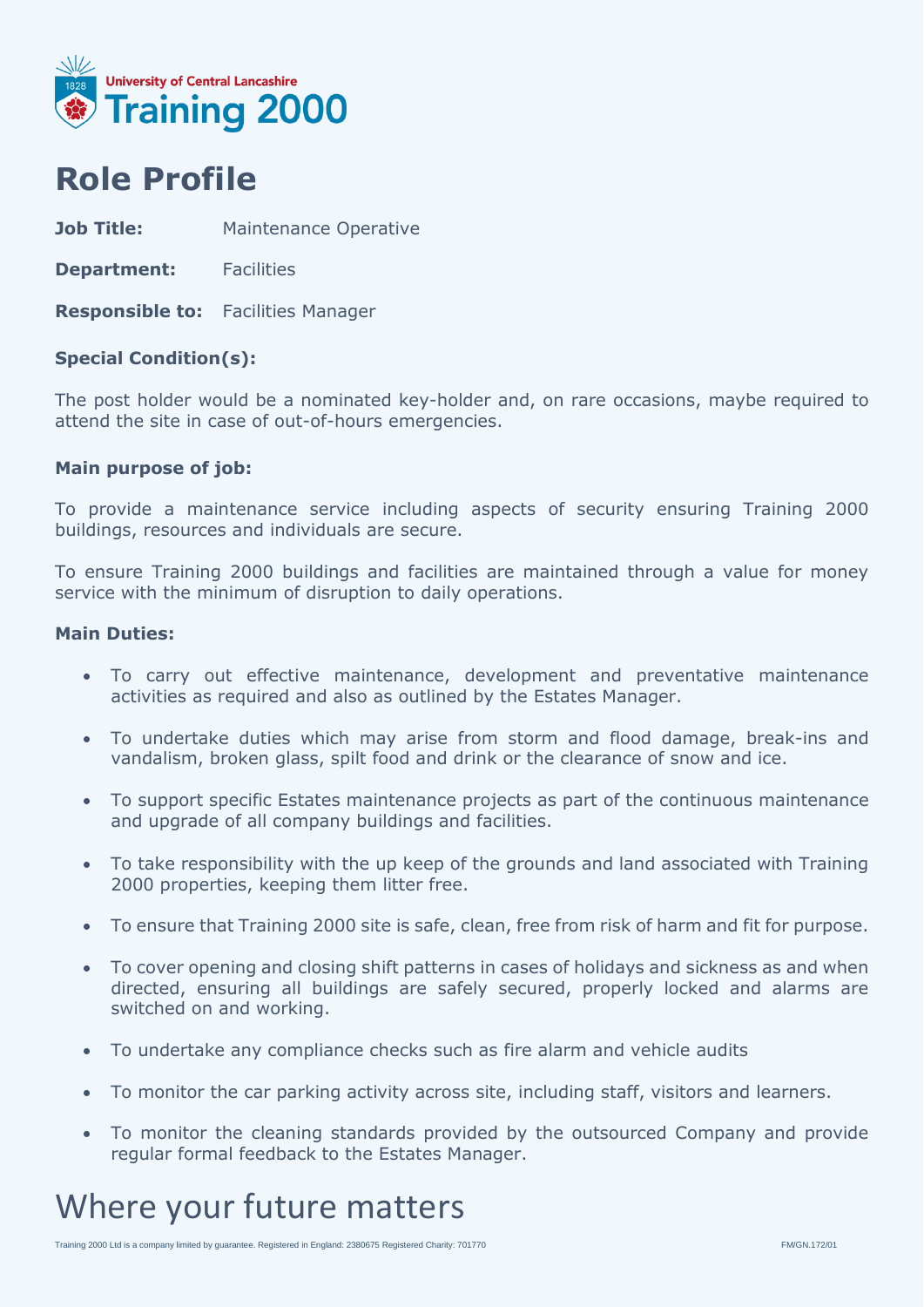

- To efficiently and securely sign contractors in and out of Training 2000 sites, ensuring they fully confirm with Company procedures and are supervised at all times.
- To provide a security and safeguarding service on a flexible basis in accordance with company policies, procedures and core values.
- To undertake security, fire and cleaning checks; including key monitoring, patrols and audits in line with specified company procedures to ensure a safe working and learning environments for staff, learners and visitors.
- To undertake relevant training to enable job role to be undertaken efficiently and effectively.
- To ensure that all activities are undertaken in accordance with the company Health, safety and safeguarding policies.
- To undertake other duties as assigned within the remit of the post to include some evening and weekend work during peak periods.

| <b>Signed by Employee:</b> | Date: |
|----------------------------|-------|
|                            |       |
|                            |       |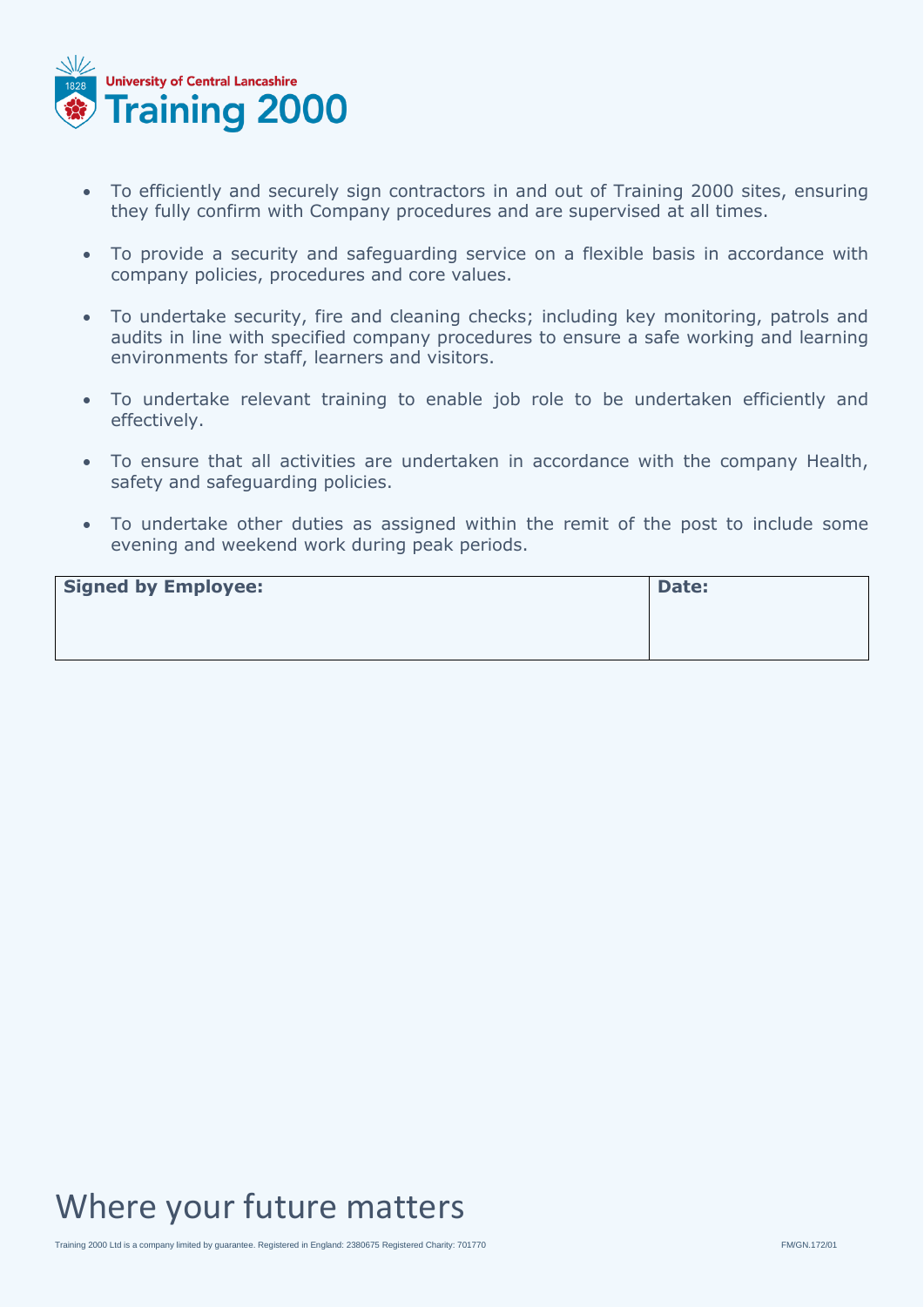

## **Person Specification**

**Job Title:** Maintenance Operative

**Department:** Facilities

**Responsible to:** Facilities Manager

| <b>Criteria</b>                      | <b>Essential requirements</b>                                                                                                                                                                                                                                                                                                                                                                                                                                                    | <b>Desirable requirements</b>                                                                                                                                                                                                                                                                               |
|--------------------------------------|----------------------------------------------------------------------------------------------------------------------------------------------------------------------------------------------------------------------------------------------------------------------------------------------------------------------------------------------------------------------------------------------------------------------------------------------------------------------------------|-------------------------------------------------------------------------------------------------------------------------------------------------------------------------------------------------------------------------------------------------------------------------------------------------------------|
| Knowledge &<br>Qualifications        | A commitment to understand all<br>$\bullet$<br>of the company's policies and<br>procedures<br>Knowledge and understanding<br>of Health & Safety at Work and<br>safe working practices                                                                                                                                                                                                                                                                                            | First Aid at Work (or willing<br>$\bullet$<br>to work towards)<br>IOSH qualification, Managing<br>or Working Safely                                                                                                                                                                                         |
| Skills and<br>Relevant<br>Experience | Effective interpersonal skills<br>$\bullet$<br>communication skills<br>Ability to work on own initiative<br>and as part of a team<br>Strong time-management and<br>organisational skills<br>Ability to deliver high levels of<br>customer service<br>Experience of working with a<br>variety of stakeholders<br>including but not limited to<br>staff, learners, visitor and<br>external contractors                                                                             | Experience of working in a<br>$\bullet$<br>similar role<br>Experience of using online,<br>computer based security<br>control systems<br>Working at Height<br>qualification (or willing to<br>work towards)<br>Experience of building<br>maintenance or trade skills<br>e.g. plumbing and/or painting<br>etc |
| <b>Behaviours</b>                    | Open honest and supportive<br>behaviours which are in<br>alignment with the Company's<br>values<br>A positive and proactive<br>approach in anticipating<br>customer requirements and<br>delivering high standards of<br>customer service<br>Demonstrates well developed<br>engagement behaviours which<br>support, diffuse and encourage<br>positive staff and student<br>behaviours<br>A team play who encourages<br>innovative ideas, solutions and<br>continuous improvements |                                                                                                                                                                                                                                                                                                             |